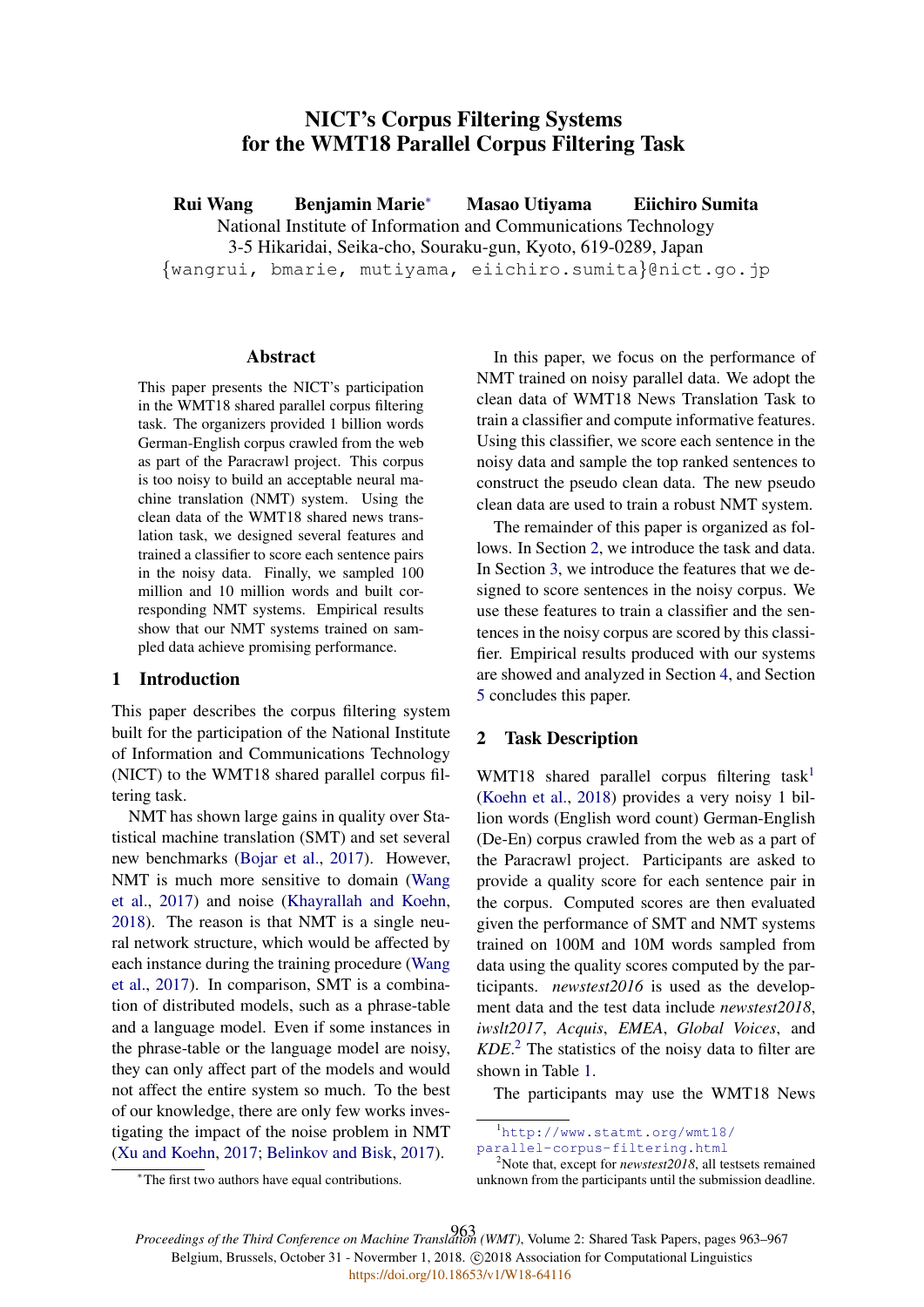| Language | #lines   | #words | #tokens |
|----------|----------|--------|---------|
| En       | 104.00 M | 1.00B  | 1.66B   |
| De       | 104.00 M | 0.96B  | 1.62B   |

Table 1: Statistics of the noisy data to filter. "#words" indicates the word count before tokenization.

Translation Task data<sup>3</sup> for German-English (without the Paracrawl parallel corpus) to train components of their method. In addition, to participate in the shared task, participants have to submit a file with quality scores, one score per line, corresponding to the sentence pairs. The scores do not have to be meaningful, except that higher scores indicate better quality.

### 3 Sentence Pairs Scoring

The task requires to give a score to each sentence pair in the corpus to filter. We performed first an aggressive filtering (Section 3.1) to avoid scoring sentence pairs that are clearly too noisy to be used during the training of MT systems. Then, we computed informative features (Section 3.2) for each one of the remaining sentence pairs. Then, according to the feature scores, a classifier computes a global score for each sentence pair that can be used to rank them.

#### 3.1 Aggressive Filtering

After a quick observation of the data, we first decided to perform an aggressive filtering since it appeared that many of the sentence pairs are obviously too noisy to be used to train MT systems. For instance, many sentences in the corpus are made of long sequences of numbers or punctuation marks. We decided to give a score of 0.0 to all the sentence pairs that contain a sentence made of tokens that are, for more than 25% them, numbers or punctuation marks. We also had to take into account the sentence length: very short source sentences are more likely to be paired with a good translation in the corpus, and our classifier may give to such pairs very high scores. Then, in order to avoid a filtering that keeps sentences made in majority of very short and redundant sentences, that are not very useful to train NMT systems, we also give a score of 0.0 to all sentence pairs that contain a source or a target sentence that contains less than four tokens. We also give a score of 0.0

<sup>3</sup>http://www.statmt.org/wmt18/ translation-task.html

to all the sentence pairs that contain a sentence longer than 80 tokens since the default parameters of the SMT system used for evaluation filter out sentences longer than that.

This aggressive filtering excluded 69% of the sentence pairs, leaving us a much reduced quantity of sentence pairs to be scored by our classifier.

#### 3.2 Features

We scored each of the remaining sentence pairs with four NMT transformer models, trained with Marian (Junczys-Dowmunt et al., 2018)<sup>4</sup>, on all the parallel data provided for the shared news translation task (excluding the "paracrawl" corpus). We trained left-to-right and right-to-left models for German-to-English and English-to-German translation directions. We used these four model scores as features in our classifier.

We also trained lexical translation probability with Moses and used them to compute a sentencelevel translation probability, for both translation directions, as proposed by Marie and Fujita (2017).

To evaluate the semantic similarity between the source and target sentence, we compute a feature based on bilingual word embeddings as follows. First, we trained monolingual word embeddings with FastText (Bojanowski et al.,  $2017$ )<sup>5</sup> on the monolingual English and German data provided by the WMT organizers. Then, we aligned English and German monolingual word embedding spaces in a bilingual space using the unsupervised method proposed by Artetxe et al.  $(2018)$ .<sup>6</sup> Given the bilingual word embeddings, we computed embeddings for the source and target sentence by doing the element-wise addition of the bilingual embedding of the words they contain. Finally, we computed the cosine similarity between the embeddings of source and target sentence for each sentence pair, and used it as a feature.

Other features are computed to take into account the sentence length: the number of tokens in the source and target sentences, and the difference, and its absolute value, between them. We summarize the features that we used in Table 2.

<sup>4</sup>https://marian-nmt.github.io/

<sup>&</sup>lt;sup>5</sup>We used the default parameters for skipgram, with 512 dimensions.

<sup>&</sup>lt;sup>6</sup>We used the implementation provided by the authors, with default parameters, at: https://github.com/ artetxem/vecmap.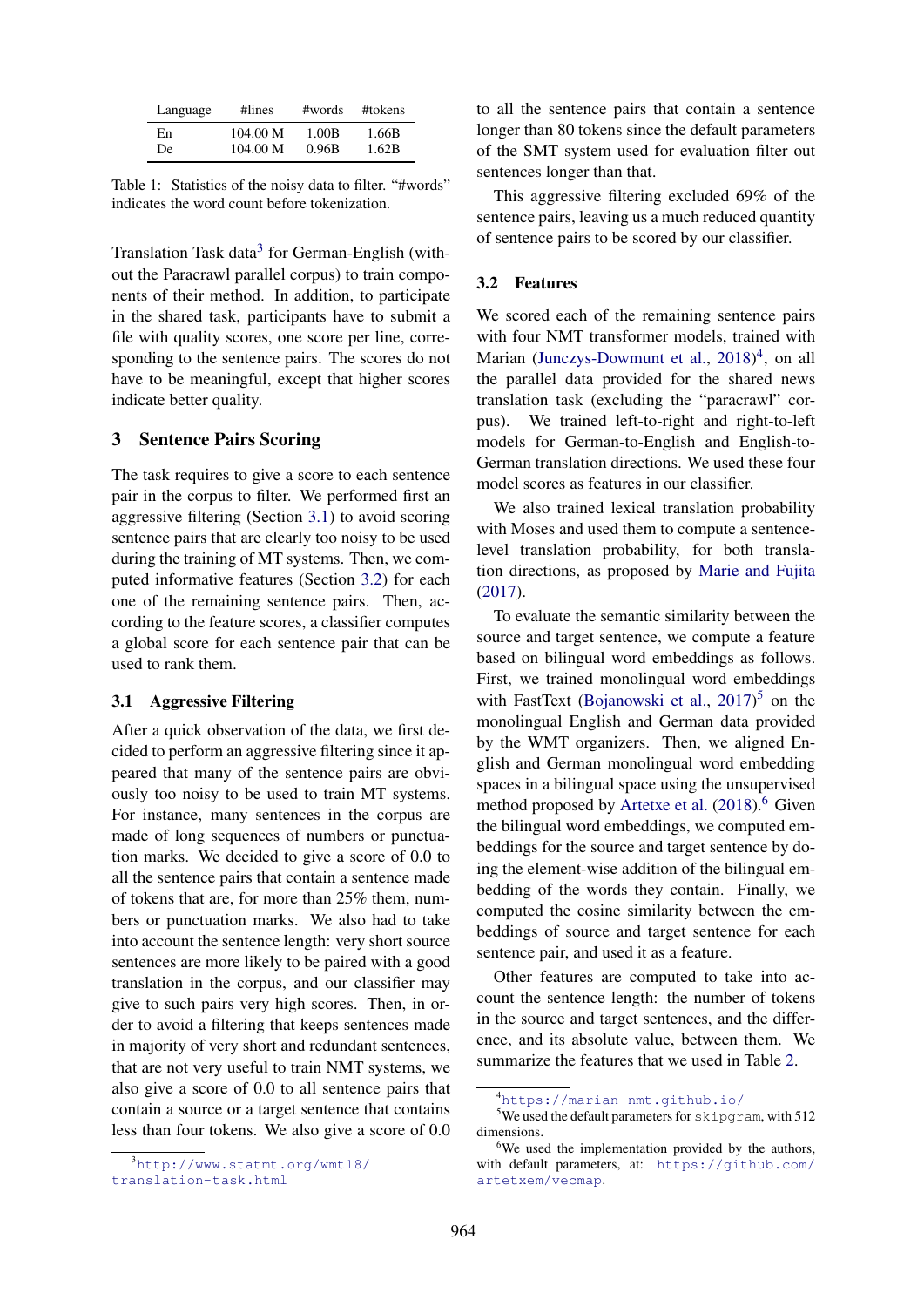| Feature                                              | Description                                                                                                                                                                                                                                                                                                            |
|------------------------------------------------------|------------------------------------------------------------------------------------------------------------------------------------------------------------------------------------------------------------------------------------------------------------------------------------------------------------------------|
| L2R(2)<br>R2L(2)<br>LEX $(4)$<br>WE (1)<br>LEN $(4)$ | Scores given by the left-to-right German-to-English and English-to-German NMT models<br>Scores given by the right-to-left German-to-English and English-to-German NMT models<br>Lexical translation probabilities, for both translation directions<br>Bilingual sentence embedding similarity<br>Length-based features |
|                                                      |                                                                                                                                                                                                                                                                                                                        |

Table 2: Set of features used by our classifier.

### 3.3 Classifier

We chose a logistic regression classifier to compute a score for each sentence pair using the features presented in Section 3.2. We trained our classifier on *Newstest2014*, that we used as positive examples of good sentence pairs, and created the same number of negative examples using the following procedure. We created three-type of negative examples, each of which contains one third of the sentence number of *Newstest2014*:

- Misaligned: The target sentences are wrongly aligned to the previous or following source sentences.
- Wrong translation: some words in a sentence are replaced by random words from the vocabulary.
- Misordered words: we shuffled the words in a sentence.

We used the same procedure to create training data with *Newstest2015*, and used it to tune the regularization parameter of our classifier. The classifier accuracy is 78.9% on *Newstest2015*.

We used the probability returned by the classifier for each sentence pair as the score to be used to perform filtering.

### 4 NMT Systems and Results

For this task, we did not conduct experiments with a state-of-the-art NMT system, because the organizers fixed the data and systems settings for a fair comparison.

### 4.1 NMT Systems

For the data preprocessing, we strictly followed the data preparation (including tokenization, truecasing, and byte pair encoding) provided by the organizers. To train NMT systems, we used the provided official settings of Marian, which can be found at the WMT offical website<sup>7</sup> and the Appendix A. All our NMT systems were trained on four Nvidia Tesla P100 GPUs.

Our settings were the same for all of the NMT systems. For each method, we use their score to select the top 100M and 10M sentences to train the corresponding NMT systems. In Table 4, "Original" means the original corpus without any filtering. "Aggressive Filtering" is the method which we introduced in Section 3.1. "Hunalign" indicates the baseline corpus filtering method (Varga et al., 2007) <sup>8</sup> given by the organizers. "Classifier" indicates the classifier that we proposed in Section 3.3. "Classifier + LangID" indicates that we also use a language identification tool, LangID (Lui and Baldwin,  $2012$ )<sup>9</sup>, to filter the sentence pairs containing sentences that are not German or English. The results were evaluated on the development data *newstest2016*.

#### 4.2 NMT Performance

From the results in Table 4, we have the following observations:

- The proposed "Aggressive Filtering" reduced 69% sentences and improved 1.5 BLEU compared to using the original corpus. This indicates that most of the noisy data can be filtered by the aggressive filter.
- The baseline "Hunalign" did not perform very well, the performance decreased to 3.6/0.03 by selecting 100/10M sentences. Especially when selecting 10M sentences, the NMT system nearly did not work.
- The proposed "Classifier" significantly improved NMT performance by more than 20

```
7http://www.statmt.org/wmt18/
parallel-corpus-filtering-data/
dev-tools.tgz
  8http://mokk.bme.hu/resources/
hunalign/
```

```
9https://github.com/saffsd/langid.py
```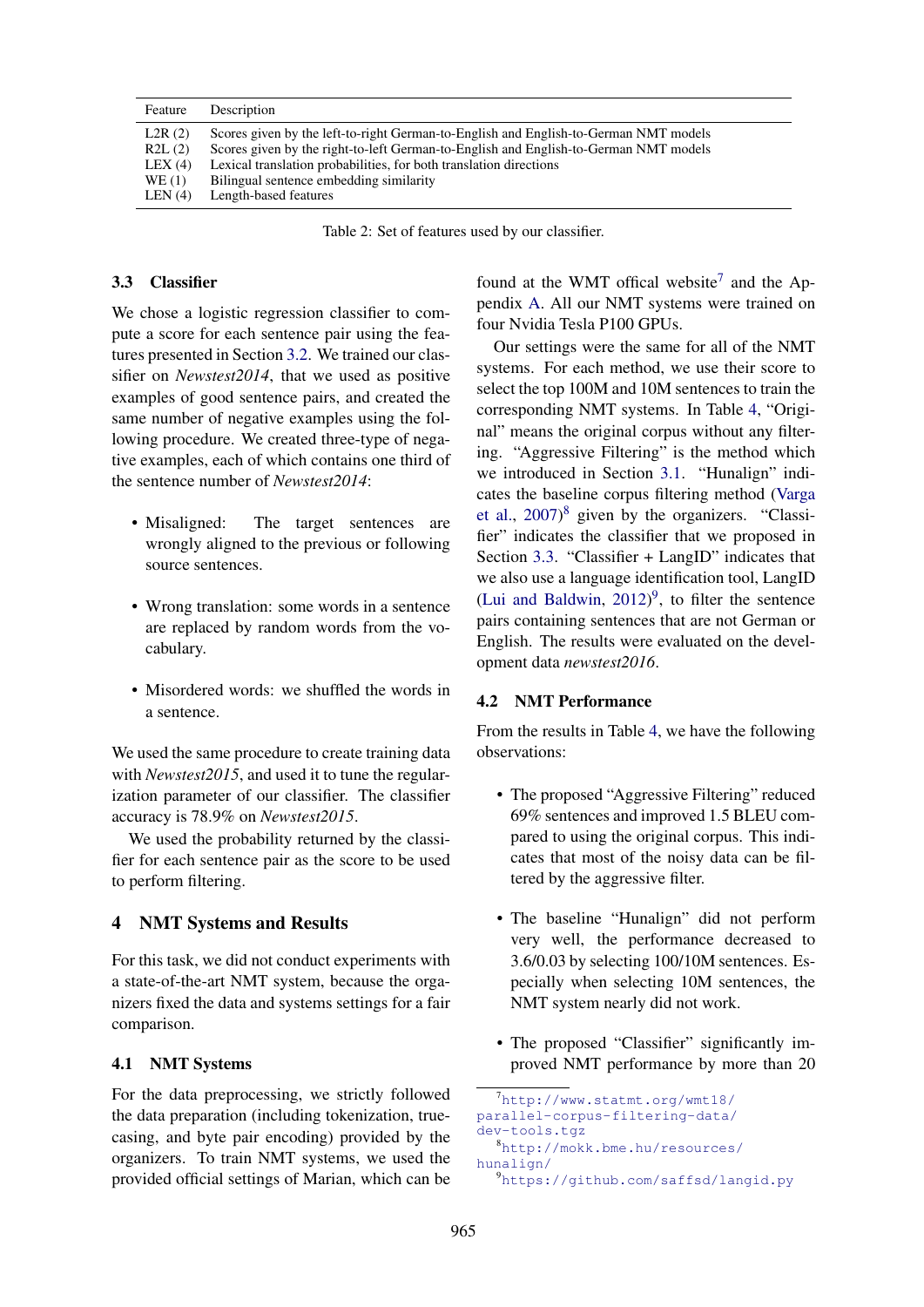| System          | newstest2018 |       |       |       | iwslt2017   Acquis   EMEA   Global Voices   KDE |       | average |
|-----------------|--------------|-------|-------|-------|-------------------------------------------------|-------|---------|
| $SMT-10M$       | 27.79        | 20.94 | 19.27 | 25.89 | 21.38                                           | 25.51 | 23.46   |
| <b>SMT-100M</b> | 30.79        | 22.76 | 21.98 | 30.39 | 23.63                                           | 26.55 | 25.98   |
| $NMT-10M$       | 32.93        | 23.67 | 21.67 | 27.60 | 25.13                                           | 24.65 | 25.94   |
| <b>NMT-100M</b> | 37.28        | 25.83 | 26.11 | 34.13 | 27.62                                           | 29.25 | 30.04   |

Table 3: WMT official results.

| Methods                     | #tokens (En) | #lines | #BLEU |
|-----------------------------|--------------|--------|-------|
| Original                    | 1.6B         | 104.0M | 7.4   |
| <b>Aggressive Filtering</b> | 584M         | 31.9M  | 8.8   |
| Hunalign                    | 100M         | 8.7M   | 3.6   |
| Classifier                  | 100M         | 9.1M   | 26.1  |
| $Classifier + LangID$       | 100M         | 6.7M   | 31.6  |
| Hunalign                    | 10M          | 2.6M   | 0.03  |
| Classifier                  | 10M          | 1.2M   | 25.6  |
| $Classifier + LangID$       | 10M          | 0.9M   | 27.8  |

Table 4: Results on the development data.

| Methods                     | #tokens $(En)$ | #Time    |
|-----------------------------|----------------|----------|
| Original                    | 1.6B           | 43 hours |
| <b>Aggressive Filtering</b> | 584M           | 47 hours |
| $Classifier + LangID$       | 100M           | 55 hours |
| $Classifier + LangID$       | 10M            | 11 hours |

Table 5: Training efficiency.

BLEU. This indicates that the proposed classifier can rank sentence by a proper order and the more useful sentences are selected.

- The "Classifier + LangID" achieved further approximately 2∼5 BLEU improvement. This indicates there are several sentences which are not proper languages and they can be detected by the LangID.
- For the proposed method, the systems built from 100M sentences performed much better than the ones built from 10M sentences. This indicates that filtering too many sentences will harm the NMT performance.

## 4.3 Training Efficiency

Besides the NMT performances, we also showed the training efficiency in Table 5.

The results in Table 5 showed:

- The training time of using 1.6B, 584M, and 100M sentences was very close.
- The training time of using 10M sentences was quite faster than the other ones. Together with the performance results in Table 4, it show that these 10M contains most of the

useful information in the entire corpus and can accelerate NMT training significantly.

## 4.4 Official Results

We reported the official results of our submitted system "Classifier + LangID" in Tables 3. In the official results, both SMT and NMT results were reported.

From the results in Table 3, we have the following observations:

- The NMT system performed much better than corresponding SMT systems. This indicates that the proposed method can help NMT in overcoming the noise problem.
- The systems built from 100M sentences performed much better than the ones built from 10M sentences. This is consistent with the results obtained on the development data.
- Compared with other teams, the rankng of our SMT systems performed better than our NMT systems. The reason may be that we used several features from SMT. We ranked the first in the KDE SMT-10M task.

# 5 Conclusion and Future Work

In this paper, we investigated the noisy data problem in NMT. We designed a classification system to filter the noisy data for the WMT18 shared parallel corpus filtering task and built NMT systems using the selected data.

The empirical results showed that most of the sentence pairs in the corpus are noisy. By removing these sentence pairs, the training corpus can be reduced up to 1% of the original one while training a significantly better NMT system than the original NMT system trained on all the data. In our future work, we would like to investigate the impact of each type of noise and the effect of each feature used by our classifier.

In this paper, we focused on supervised classification methods. That is, we used clean data as a gold standard. In our future work, we would like